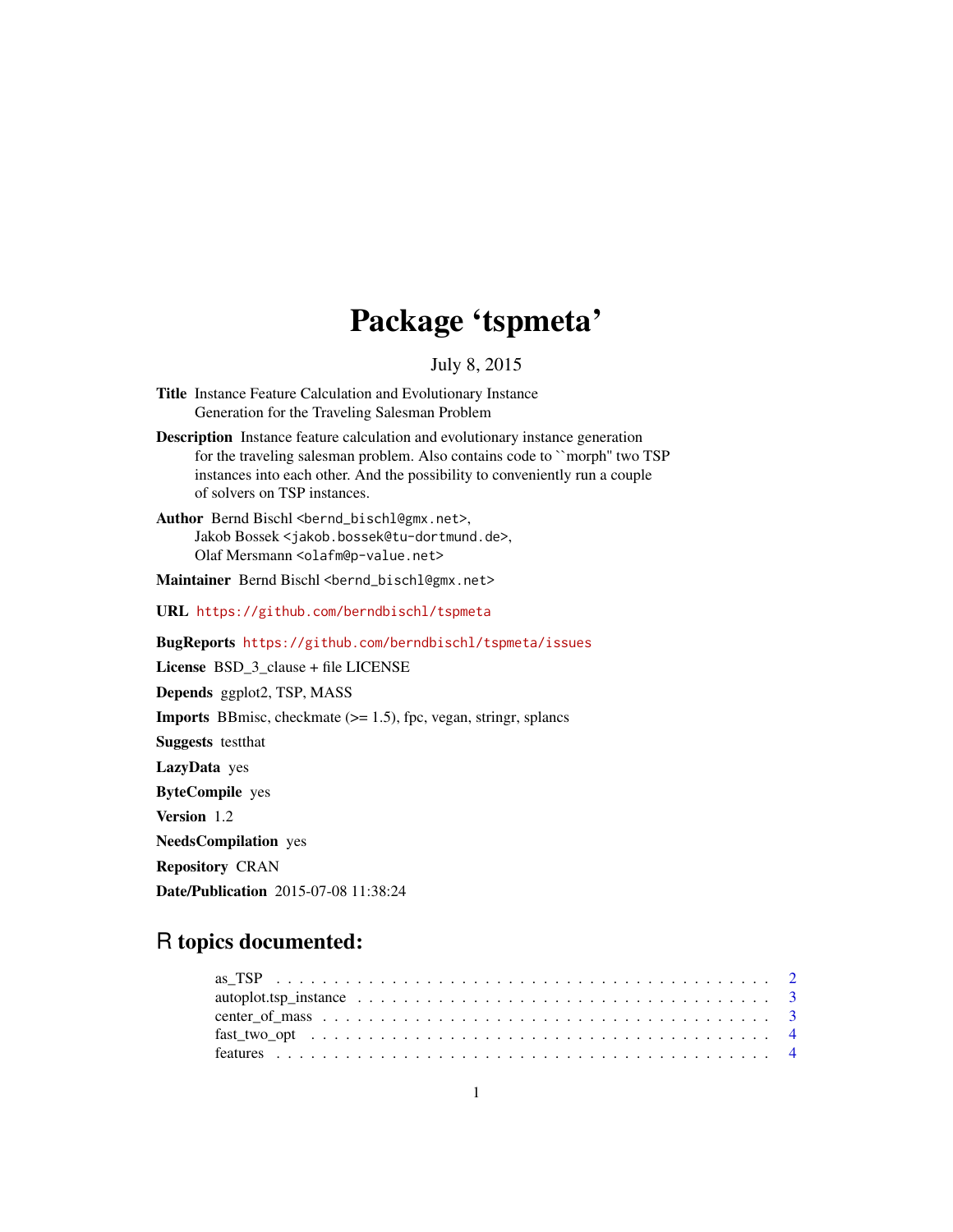<span id="page-1-0"></span>

|       |                                                                                                                 | $\overline{5}$  |
|-------|-----------------------------------------------------------------------------------------------------------------|-----------------|
|       | $feature_bounding_box \dots \dots \dots \dots \dots \dots \dots \dots \dots \dots \dots \dots \dots \dots$      | 5               |
|       |                                                                                                                 | 6               |
|       |                                                                                                                 | 6               |
|       |                                                                                                                 | $\overline{7}$  |
|       |                                                                                                                 | $\overline{7}$  |
|       |                                                                                                                 | 8               |
|       |                                                                                                                 | 8               |
|       |                                                                                                                 | 9               |
|       |                                                                                                                 | $\overline{9}$  |
|       |                                                                                                                 |                 |
|       |                                                                                                                 | $\overline{10}$ |
|       |                                                                                                                 | -11             |
|       | normalization_angle $\dots \dots \dots \dots \dots \dots \dots \dots \dots \dots \dots \dots \dots \dots \dots$ | $\overline{11}$ |
|       | normalize rotation $\ldots \ldots \ldots \ldots \ldots \ldots \ldots \ldots \ldots \ldots \ldots \ldots$        |                 |
|       |                                                                                                                 |                 |
|       |                                                                                                                 |                 |
|       |                                                                                                                 |                 |
|       |                                                                                                                 |                 |
|       |                                                                                                                 |                 |
|       |                                                                                                                 | -15             |
|       |                                                                                                                 | <sup>16</sup>   |
|       |                                                                                                                 |                 |
|       |                                                                                                                 | <sup>17</sup>   |
|       |                                                                                                                 |                 |
|       |                                                                                                                 | <b>18</b>       |
|       |                                                                                                                 | 18              |
|       |                                                                                                                 |                 |
|       |                                                                                                                 |                 |
| Index |                                                                                                                 | 22              |
|       |                                                                                                                 |                 |

as\_TSP *Convert to TSP instance object of package TSP.*

# Description

Convert to TSP instance object of package TSP.

# Usage

as\_TSP(x)

# Arguments

x [[tsp\\_instance](#page-19-1)] TSP instance.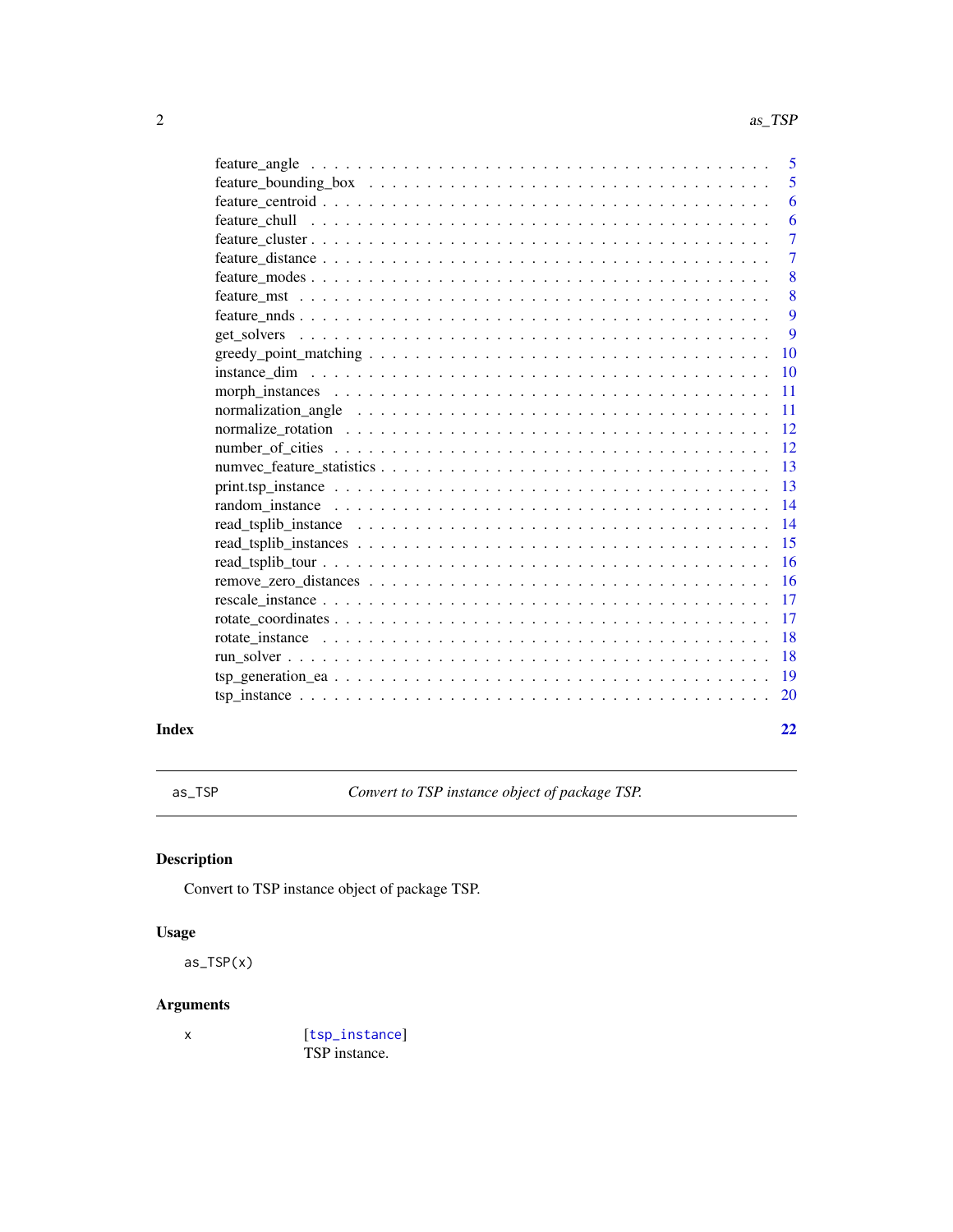# <span id="page-2-0"></span>[TSP](#page-0-0) .

autoplot.tsp\_instance *Plot TSP instance.*

# Description

Plot TSP instance.

# Usage

```
## S3 method for class 'tsp_instance'
autoplot(object, opt_tour, ...)
```
# Arguments

| object   | [tsp_instance]                                                                                                                   |
|----------|----------------------------------------------------------------------------------------------------------------------------------|
|          | TSP instance.                                                                                                                    |
| opt_tour | [TOUR]<br>TOUR object from package TSP, containing order of cities, tour length and<br>method name that generated this solution. |
| .        | any<br>Not used.                                                                                                                 |

#### Value

# [ggplot](#page-0-0) .

center\_of\_mass *Return the center of all cities of a TSP instance.*

# Description

Return the center of all cities of a TSP instance.

# Usage

```
center_of_mass(instance)
```
# Arguments

```
instance [tsp_instance]
              TSP instance.
```
#### Value

numeric(2) Center of all cities of the TSP instance.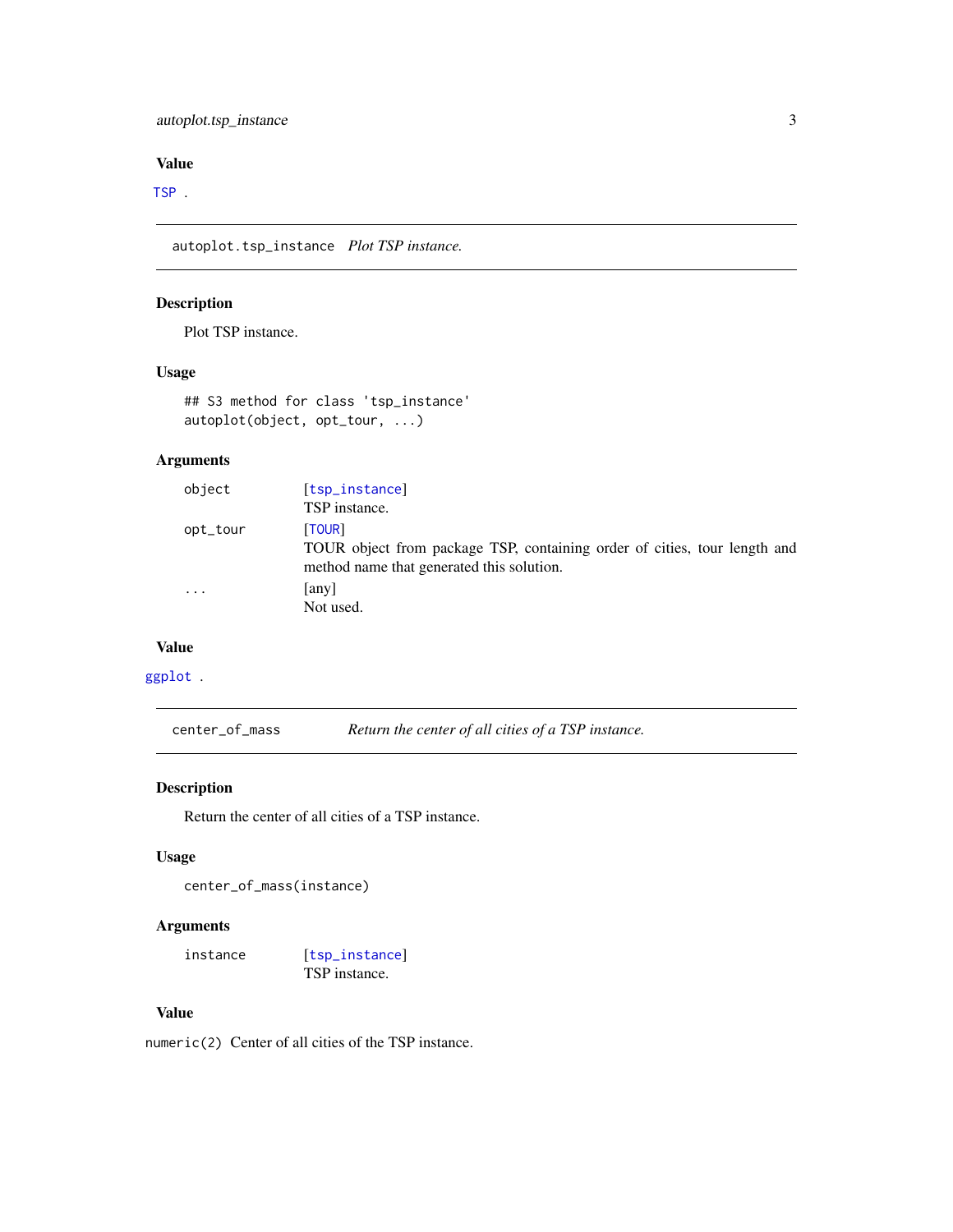<span id="page-3-0"></span>

Runs 2-Opt local search on TSP instance.

# Usage

fast\_two\_opt(x, initial\_tour)

# Arguments

| $\mathsf{x}$ | [tsp_instance]<br>TSP instance. |
|--------------|---------------------------------|
| initial tour | [numeric]<br>Initial tour.      |

#### Value

[TOUR](#page-0-0) TOUR object from package TSP, containing order of cities, tour length and method name that generated this solution.

| features | Calculates list of all TSP features for an instance. |
|----------|------------------------------------------------------|
|----------|------------------------------------------------------|

# Description

Calculates list of all TSP features for an instance.

#### Usage

```
features(x, rescale = TRUE)
```
# Arguments

| $\mathsf{x}$ | [tsp_instance]<br>TSP instance                                                           |
|--------------|------------------------------------------------------------------------------------------|
| rescale      | [logical(1)]<br>Rescale x to $[0, 1]^2$ before calculation of features? Default is TRUE. |

#### Value

list .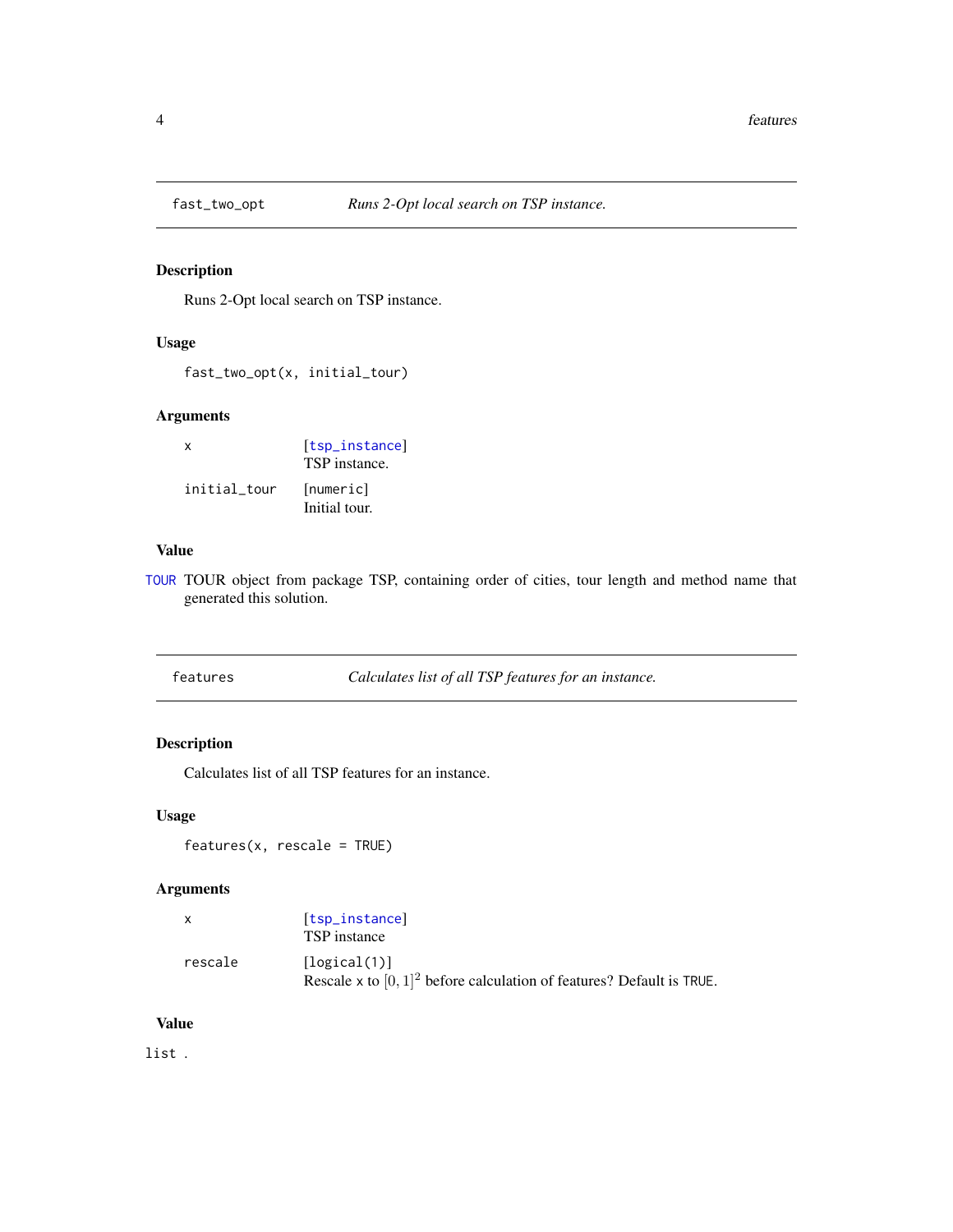# <span id="page-4-0"></span>feature\_angle 5

# See Also

[feature\\_angle](#page-4-1), [feature\\_centroid](#page-5-1), [feature\\_cluster](#page-6-1), [feature\\_bounding\\_box](#page-4-2), [feature\\_chull](#page-5-2), [feature\\_distance](#page-6-2), [feature\\_modes](#page-7-1), [feature\\_mst](#page-7-2), [feature\\_nnds](#page-8-1)

#### Examples

```
x = random_instance(10)
print(features(x))
```
<span id="page-4-1"></span>feature\_angle *Angle features.*

#### Description

Statistics of the distribution of the angle between a node and its 2 next neighbors.

#### Usage

```
feature_angle(x)
```
# Arguments

x [[tsp\\_instance](#page-19-1)] TSP instance.

# Value

list .

<span id="page-4-2"></span>feature\_bounding\_box *Bounding box features.*

#### Description

Determines the ratio of cities which lie within a certain distance to the bounding box.

#### Usage

```
feature_bounding_box(x, distance_fraction = 0.1)
```
# Arguments

```
x [tsp_instance]
              TSP instance.
distance_fraction
              [numeric(1)]
              Distance ratio to bounding box.
```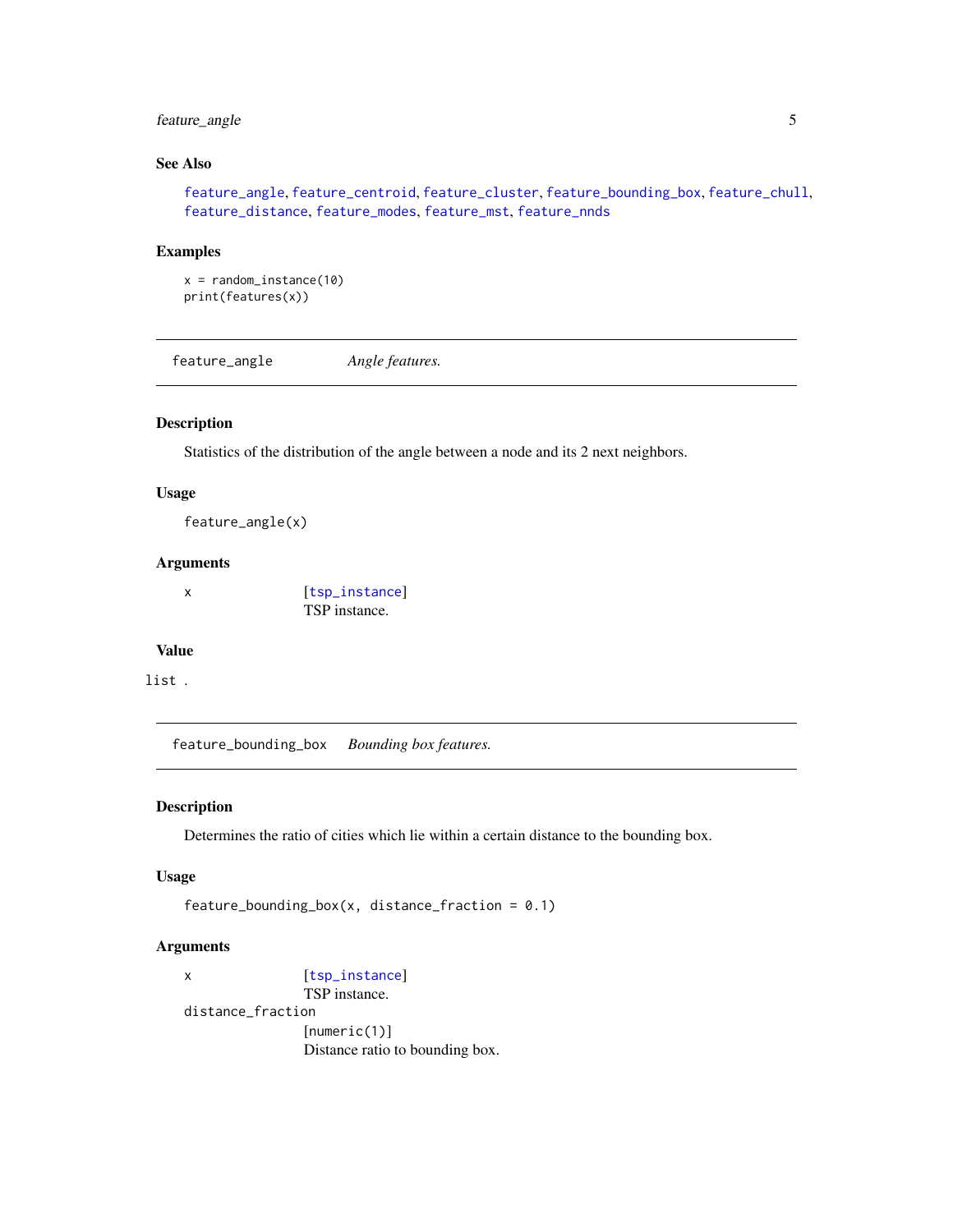<span id="page-5-0"></span>list .

<span id="page-5-1"></span>feature\_centroid *Centroid features.*

# Description

Includes the coordinates of the mean coordinates of the the point cloud and the statistics of the distances of all cities from it.

#### Usage

feature\_centroid(x)

# Arguments

x [[tsp\\_instance](#page-19-1)] TSP instance.

# Value

list .

<span id="page-5-2"></span>feature\_chull *Convex hull features.*

#### Description

Determines the area of the convex hull and the ratio of the cities which lie on the convex hull in the euklidean space.

# Usage

feature\_chull(x)

#### Arguments

x [[tsp\\_instance](#page-19-1)] TSP instance.

#### Value

list .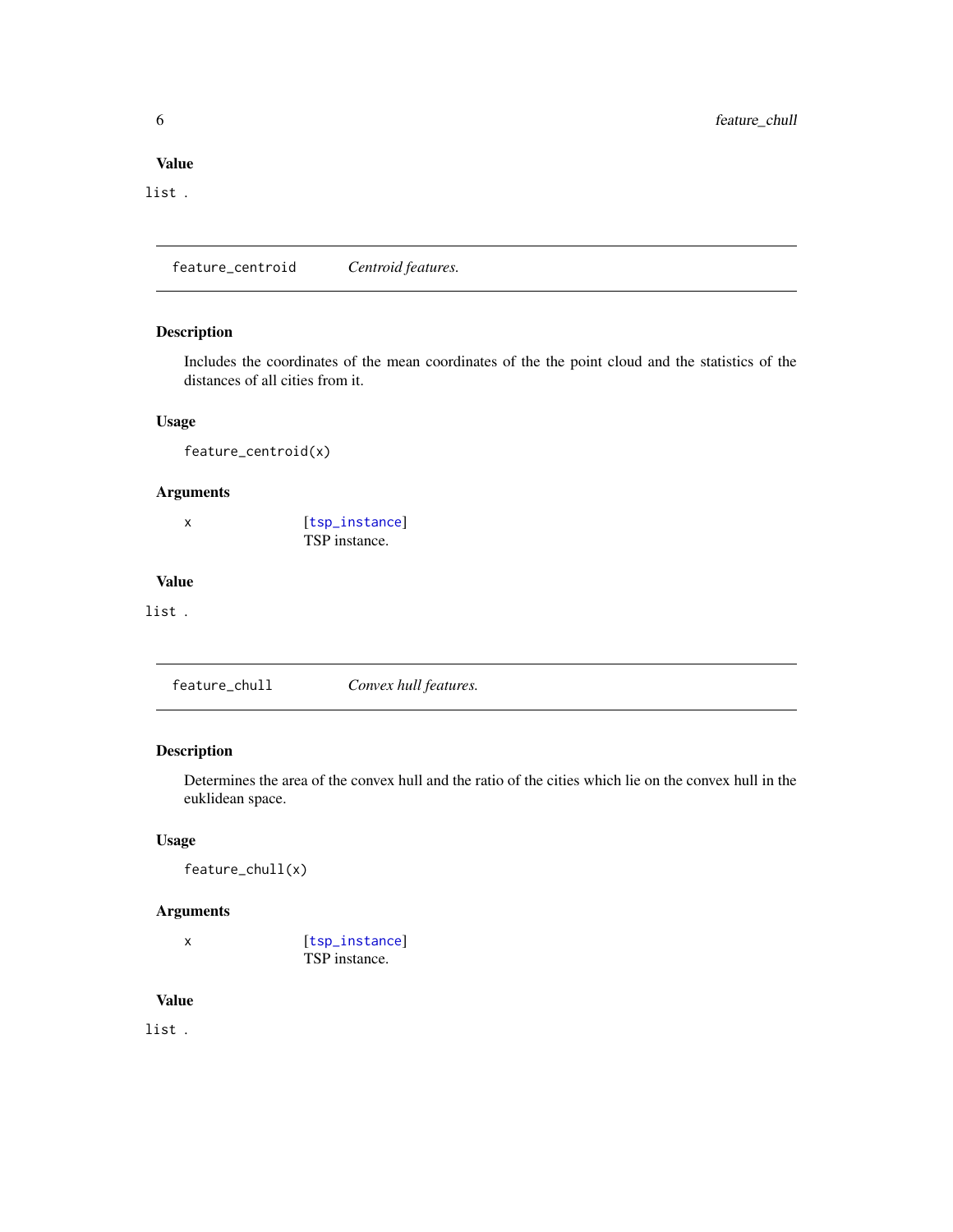<span id="page-6-1"></span><span id="page-6-0"></span>feature\_cluster *Cluster features.*

# Description

Determines the number of clusters and the mean distances from all cities in a cluster to its centroid.

# Usage

```
feature_cluster(x, epsilon)
```
# Arguments

| X       | [tsp_instance]<br>TSP instance.                                                                                                         |
|---------|-----------------------------------------------------------------------------------------------------------------------------------------|
| epsilon | [numeric(1)]<br>Probability in $[0,1]$ . Used to compute the reachability distance for the underly-<br>ing dbscan clustering algorithm. |

# Value

list .

<span id="page-6-2"></span>

|--|--|--|

# Description

Computes different statistics describing the distribution of pairwise distances between cities.

# Usage

feature\_distance(x)

#### Arguments

```
x [tsp_instance]
           TSP instance.
```
# Value

list List of statistics describing the distribution of distances.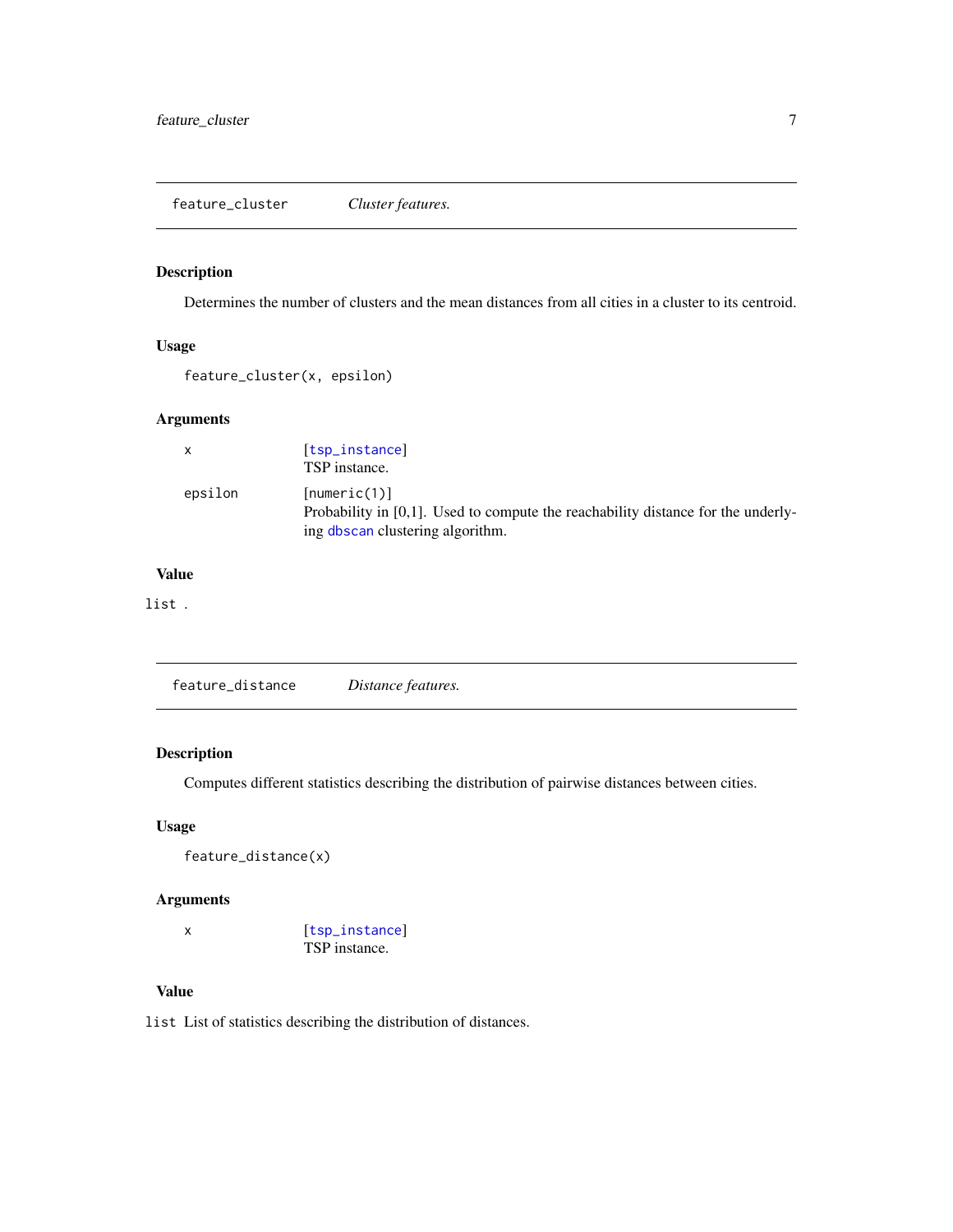<span id="page-7-1"></span><span id="page-7-0"></span>

Includes the number of modes of the edge cost distribution.

### Usage

feature\_modes(x)

# Arguments

| [tsp_instance] |
|----------------|
| TSP instance.  |

#### Value

list List containing (estimated) number of modes.

<span id="page-7-2"></span>

| feature_mst | MST features. |  |  |
|-------------|---------------|--|--|
|-------------|---------------|--|--|

# Description

Construct minimun spanning tree, then calculate the statistics of a) the distances in the MST, b) the depths of all nodes in the MST.

#### Usage

```
feature_mst(x)
```
# Arguments

x [[tsp\\_instance](#page-19-1)] TSP instance.

# Value

list .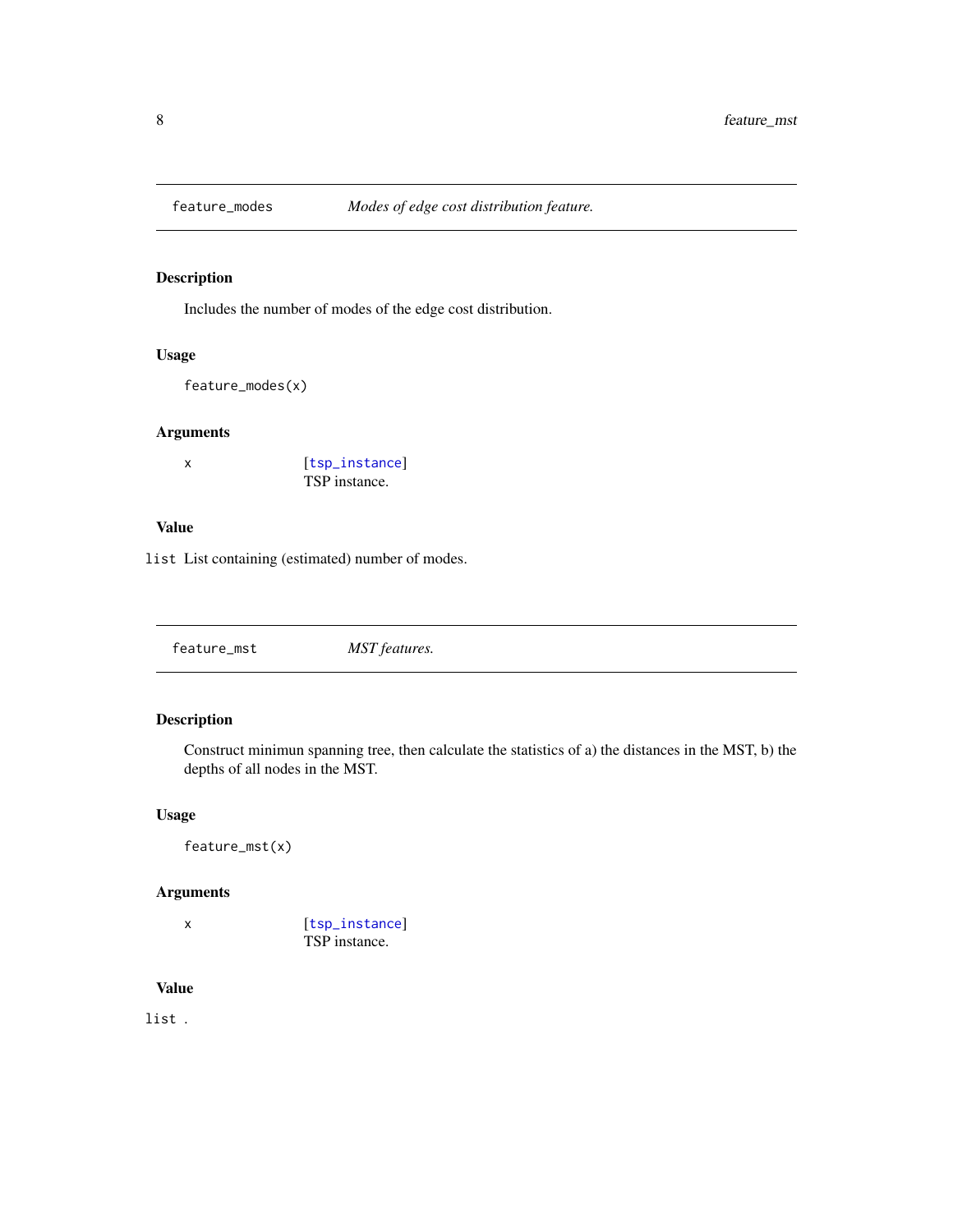<span id="page-8-1"></span><span id="page-8-0"></span>

Statistics describing the distribution of distances of each city to its nearest neighbor.

# Usage

feature\_nnds(x)

# Arguments

x [[tsp\\_instance](#page-19-1)] TSP instance.

# Value

# list .

get\_solvers *Returns integrated solver names.*

# Description

Returns integrated solver names.

# Usage

get\_solvers()

# Value

character .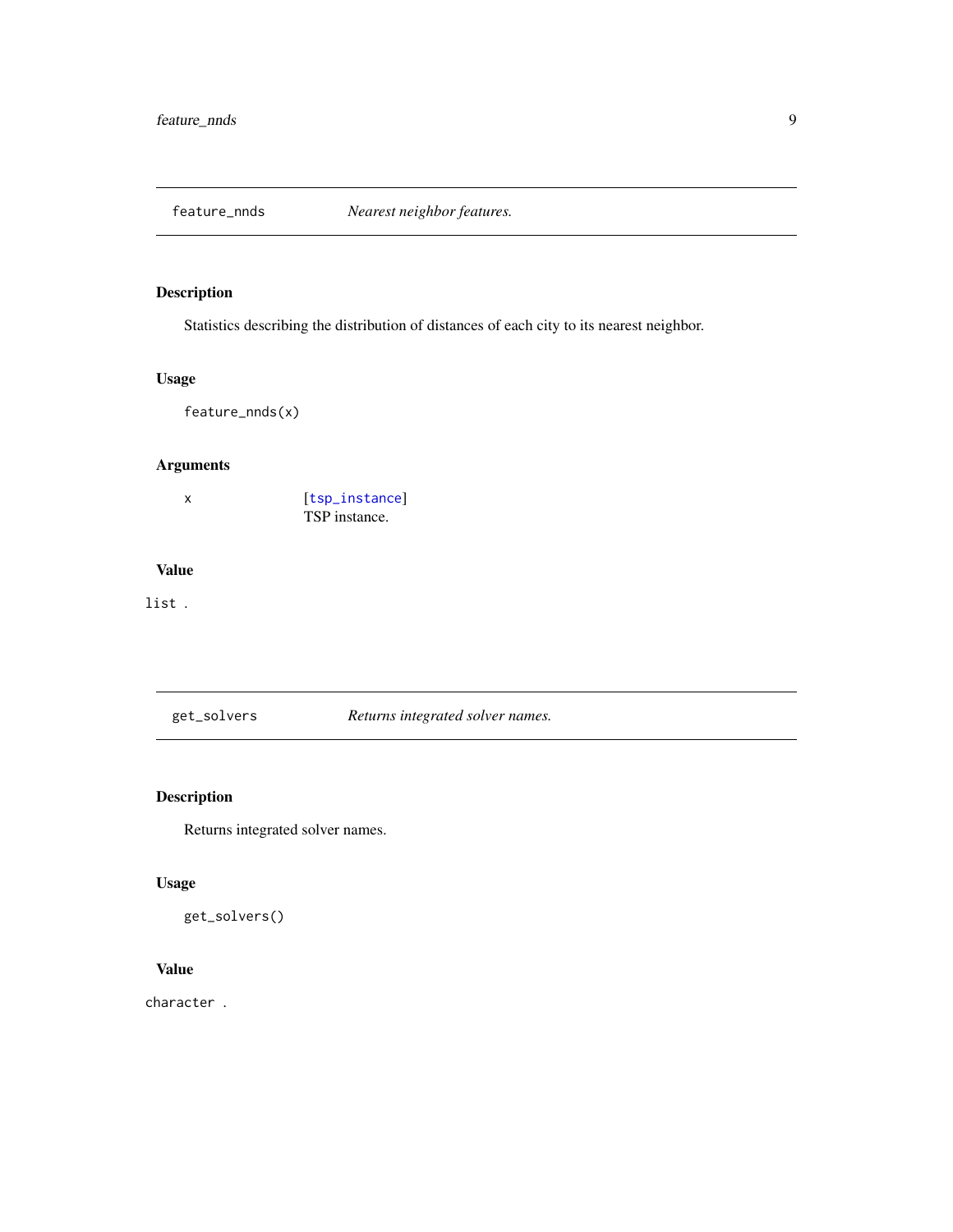<span id="page-9-1"></span><span id="page-9-0"></span>greedy\_point\_matching *Greedy point matching*

# Description

Pairs of cities are matched in a greedy fashion for morphing, first the closest pair w.r.t. euclidean distance, then the clostest pair of the remaining cities, and so on.

#### Usage

```
greedy_point_matching(x, y)
```
#### Arguments

| X        | [tsp_instance]<br>First TSP instance.  |
|----------|----------------------------------------|
| <b>V</b> | [tsp_instance]<br>Second TSP instance. |

# Value

matrix Numeric matrix of point indices with shortest distance.

| instance_dim | Get instance dimensionality (space where coords live). |  |
|--------------|--------------------------------------------------------|--|
|--------------|--------------------------------------------------------|--|

# Description

Get instance dimensionality (space where coords live).

# Usage

instance\_dim(x)

#### Arguments

x [[tsp\\_instance](#page-19-1)] TSP instance.

# Value

integer(1) .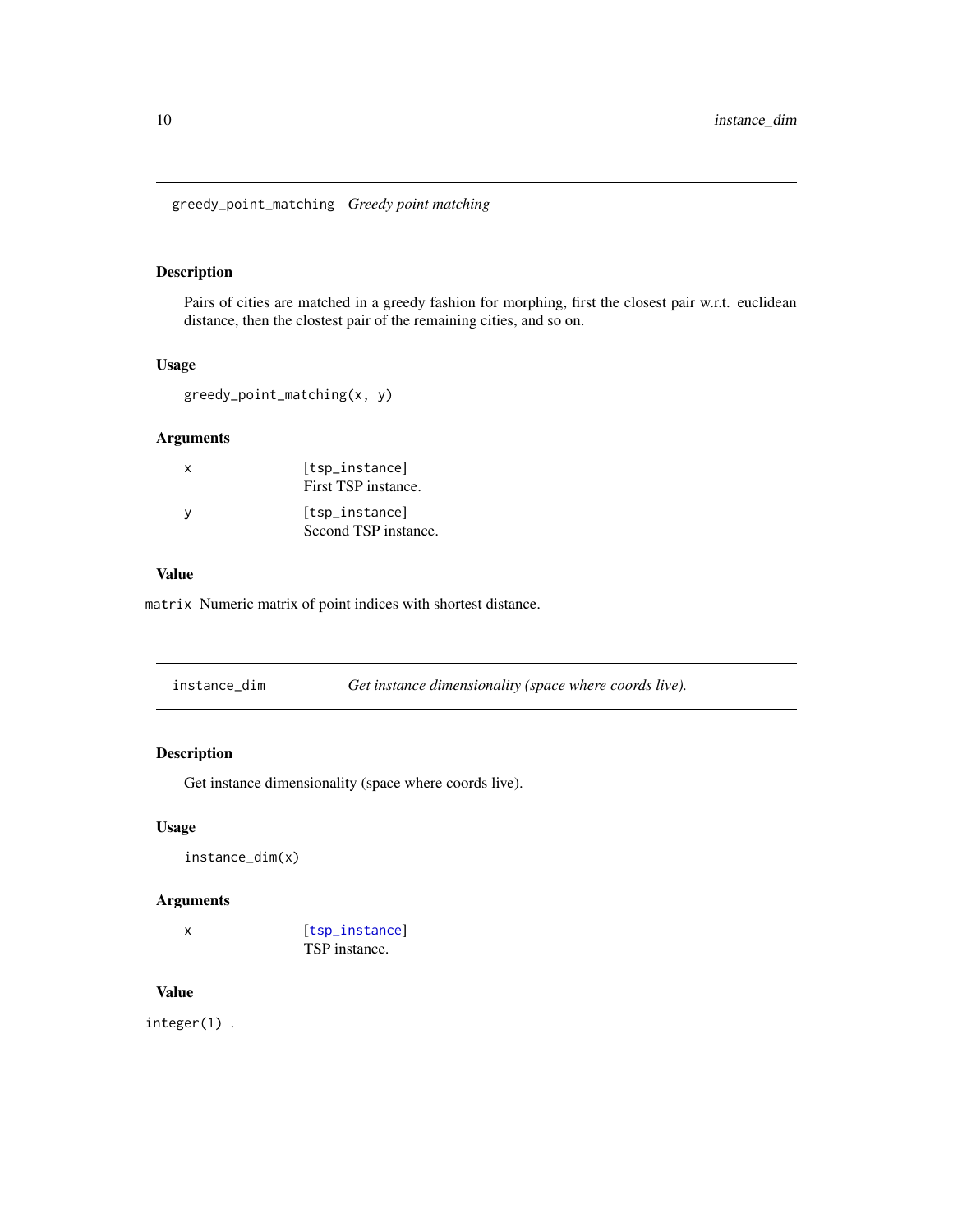<span id="page-10-0"></span>morph\_instances *Morphing (convex-combination) of two instances with parameter alpha.*

#### Description

Pairs of cities are matched in a greedy fashion, see [greedy\\_point\\_matching](#page-9-1).

# Usage

morph\_instances(x, y, alpha)

#### Arguments

| x     | [tsp_instance]                                            |
|-------|-----------------------------------------------------------|
|       | [tsp_instance]                                            |
| alpha | [numeric(1)]<br>Coefficient alpha for convex combination. |

#### Value

[tsp\\_instance](#page-19-1) Morphed TSP instance.

# Examples

```
x = random_instance(10)y = random_instance(10)
z = morph_instances(x, y, 0.5)autoplot(x)
autoplot(y)
autoplot(z)
```
<span id="page-10-1"></span>normalization\_angle *Calculate rotation angle such that the main axis through the cities is aligned with the X axis.*

# Description

Calculate rotation angle such that the main axis through the cities is aligned with the X axis.

#### Usage

normalization\_angle(instance)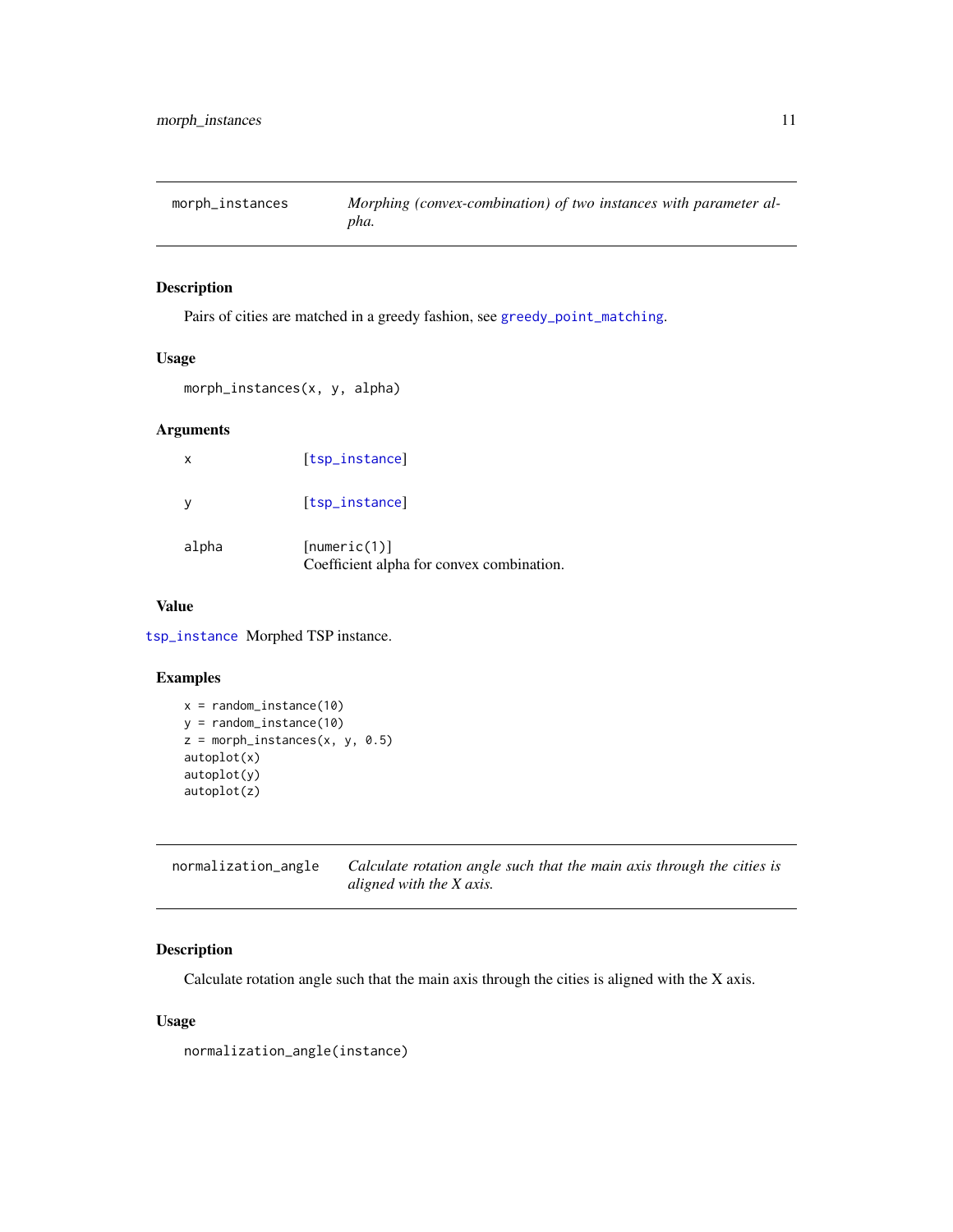#### Arguments

instance [[tsp\\_instance](#page-19-1)]

TSP instance.

# Value

numeric(1)

normalize\_rotation *Normalize an instance w.r.t. its rotation.*

# Description

Normalization is performed by aligning the main axis of the cities with the X axis.

# Usage

normalize\_rotation(instance)

# Arguments

instance [tsp\_instance]

#### Value

A rotated tsp\_instance.

#### See Also

[normalization\\_angle](#page-10-1)

number\_of\_cities *Get number of cities in tsp instance.*

# Description

Get number of cities in tsp instance.

#### Usage

```
number_of_cities(x)
```
#### Arguments

x [[tsp\\_instance](#page-19-1)] TSP instance.

<span id="page-11-0"></span>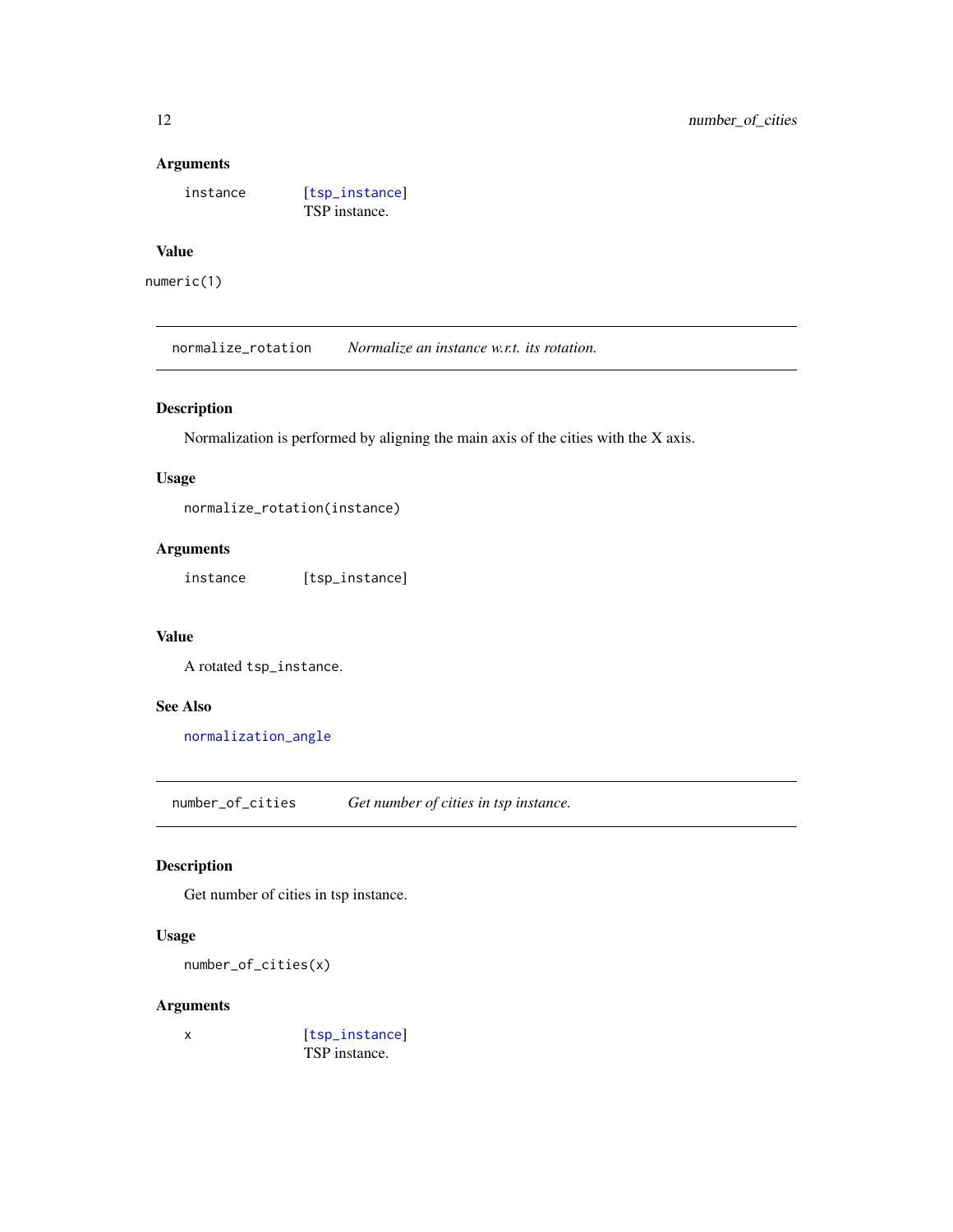<span id="page-12-0"></span>integer(1) .

numvec\_feature\_statistics

*Computes statistics from a vector of of values.*

#### Description

E.g. computes features from distribution of distances. Computed statistics: min, median, mean, max, sd, span, coeff\_of\_var.

# Usage

numvec\_feature\_statistics(x, name, na.rm = TRUE)

# Arguments

| x     | [numeric]<br>Numeric vector.                                 |
|-------|--------------------------------------------------------------|
| name  | [numeric]<br>Prefix name for elements in result list.        |
| na.rm | [logical(1)]<br>Should NAs in x be removed? Default is TRUE. |

### Value

list Elements are named <name\_statistic>.

print.tsp\_instance *Print TSP instance*

# Description

Print TSP instance

## Usage

```
## S3 method for class 'tsp_instance'
print(x, \ldots)
```
# Arguments

| x | [tsp_instance] |
|---|----------------|
|   | TSP instance.  |
|   | [any]          |
|   | Not used.      |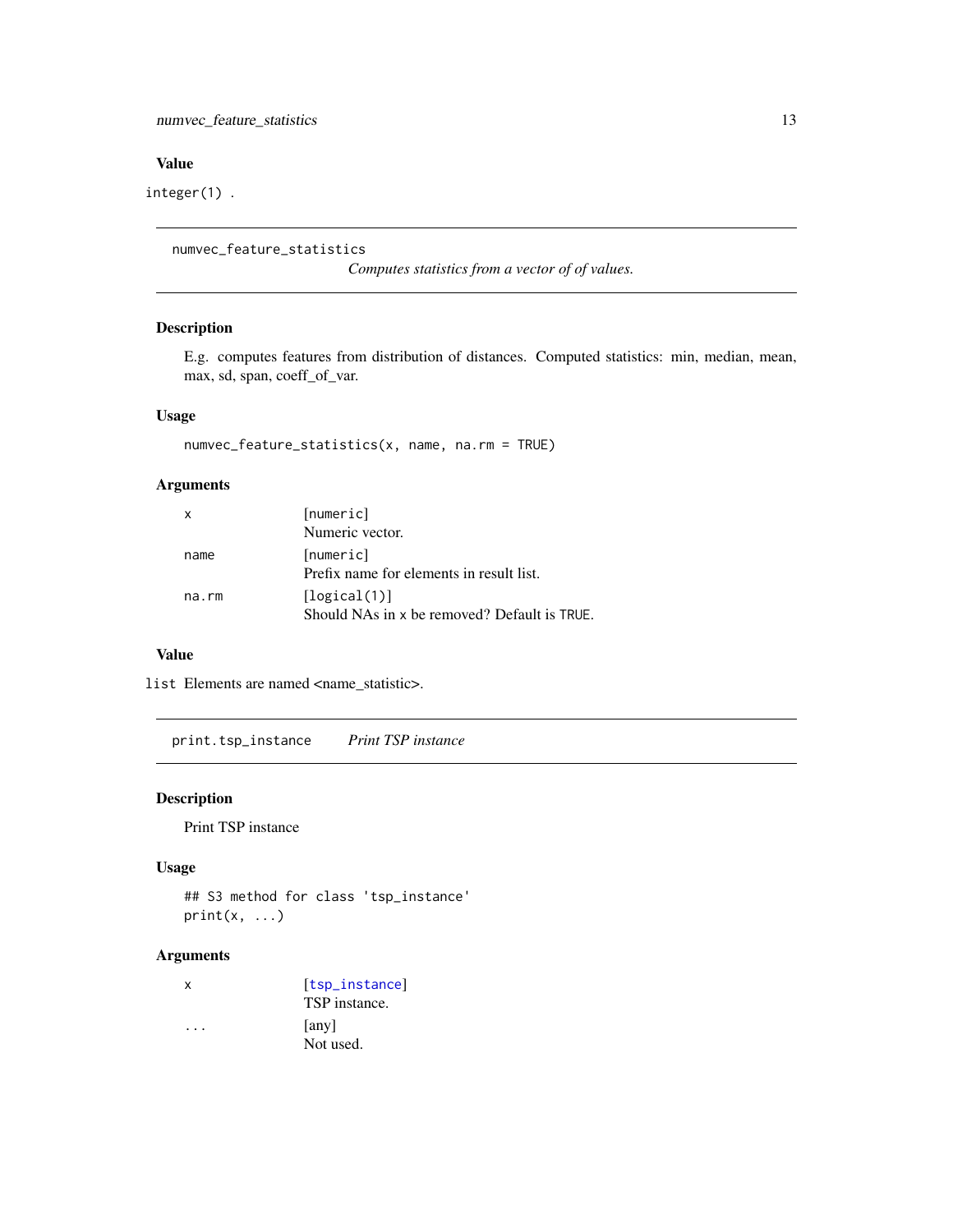<span id="page-13-0"></span>

Generates a random TSP instance by scattering random points in a hypercube.

#### Usage

random\_instance(size,  $d = 2$ , lower = 0, upper = 1)

#### Arguments

| size  | [integer(1)]<br>Number of cities.                                 |
|-------|-------------------------------------------------------------------|
| d     | [integer(1)]<br>Space dimensionality, e.g. 2D. Default is 2D.     |
| lower | [numeric(1)]<br>Lower box constraint for hypercube. Default is 0. |
| upper | [numeric(1)]<br>upper box constraint for hypercube. Default is 1. |

# Value

[tsp\\_instance](#page-19-1) .

read\_tsplib\_instance *Read in a TSPLIB style Traveling Salesman Problem from a file.*

#### Description

The current state of the parser does not understand all variants of the TSPLIB format. Much effort has been spent making the parser as robust as possible. It will stop as soon as it sees input it cannot handle.

#### Usage

```
read_tsplib_instance(path)
```
## Arguments

path [character(1)] Character string containing path to file in TSPLIB format.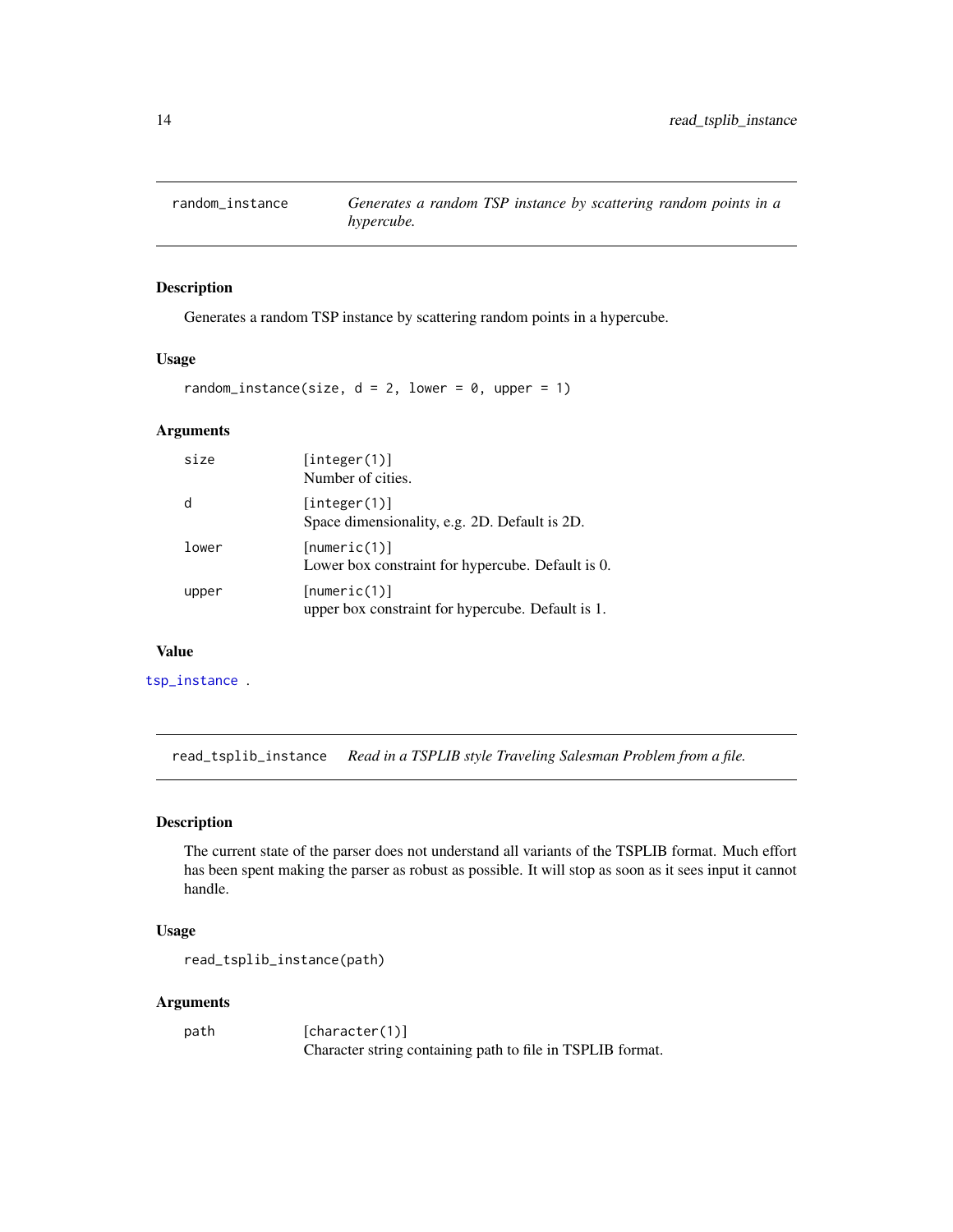<span id="page-14-0"></span>read\_tsplib\_instances 15

# Value

[tsp\\_instance](#page-19-1) .

read\_tsplib\_instances *Read in multiple TSPLIB style Traveling Salesman Problems from a directory.*

# Description

Read in multiple TSPLIB style Traveling Salesman Problems from a directory.

# Usage

```
read_tsplib_instances(path, pattern = "*.tsp", max_size = 1000,
 use_names = TRUE, on_no_coords = "stop")
```
# Arguments

| path         | [character(1)]<br>Character string containing path to file in TSPLIB format.                                                                                             |
|--------------|--------------------------------------------------------------------------------------------------------------------------------------------------------------------------|
| pattern      | [character(1)]<br>Pattern of files under path that are considered as instances.                                                                                          |
| $max_size$   | [numeric(1)]<br>Upper bound for instance size (i.e. number of cities). Only applicable, if in-<br>stance size is contained in file name. Default value ist 1000.         |
| use_names    | [logical(1)]<br>Use base names of files as names of instances in returned list.                                                                                          |
| on_no_coords | [character(1)]<br>How to handle instances which do not have any coordinates. Possible values<br>are, "stop" and "warn" which either stop or raise a warning respectivly. |

# Value

A list List of tsp\_instance objects.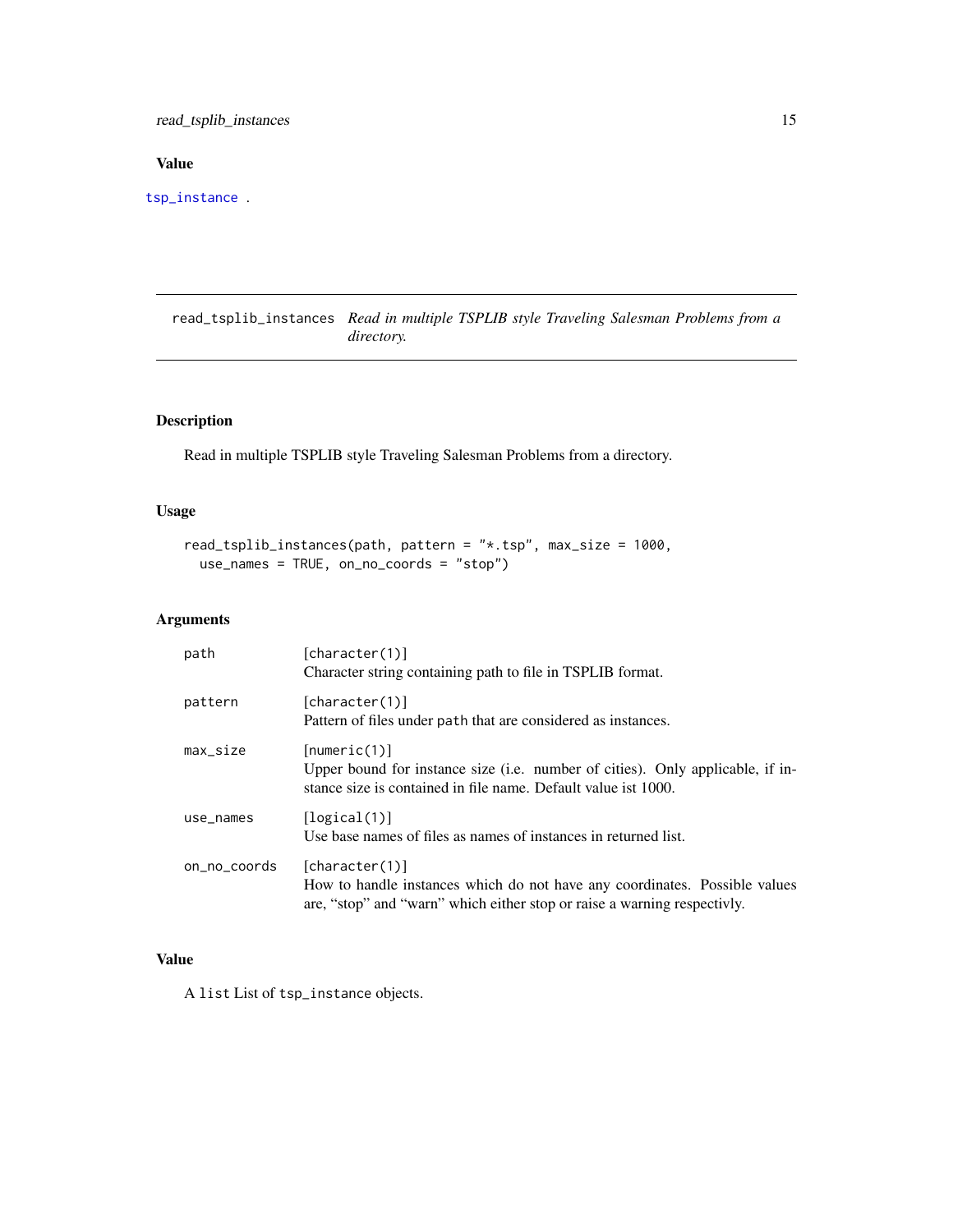<span id="page-15-0"></span>

Read in a TSPLIB style Traveling Salesman Problem tour from a file

# Usage

```
read_tsplib_tour(path)
```
#### Arguments

| path | [character(1)]                          |
|------|-----------------------------------------|
|      | Filename of file containing a TSP tour. |

#### Value

[TOUR](#page-0-0) TOUR object from package TSP, containing order of cities, tour length and method name that generated this solution.

remove\_zero\_distances *Remove any duplicate cities in a tsp instance.*

# Description

Remove any duplicate cities in a tsp instance.

# Usage

remove\_zero\_distances(instance)

# Arguments

instance [tsp\_instance] TSP instance object.

# Value

New TSP instance in which all duplicate cities have been removed.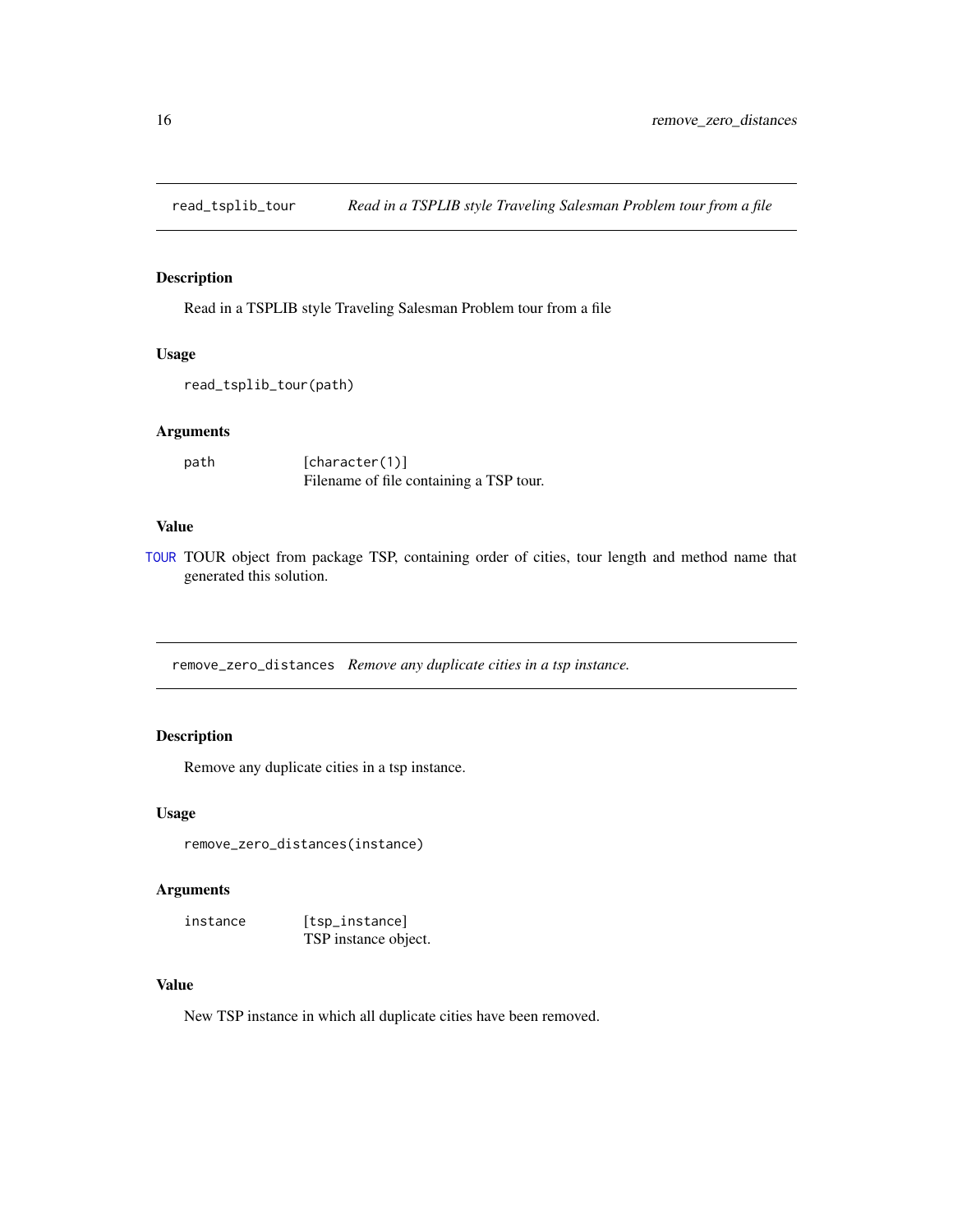<span id="page-16-0"></span>rescale\_instance *Rescale coords of TSP instance to* [0, 1]ˆ2*.*

# Description

Rescale coords of TSP instance to  $[0, 1]^2$ .

# Usage

```
rescale_instance(x)
```
rescale\_coords(coords)

# Arguments

| $\mathbf{x}$ | [tsp_instance]<br>TSP instance.                                     |
|--------------|---------------------------------------------------------------------|
| coords       | [matrix]<br>Numeric matrix of city coordinates, rows denote cities. |

#### Value

matrix for rescale\_coords and tsp\_instance for rescale\_instance. Numeric matrix of scaled city coordinates.

rotate\_coordinates *Rotate a matrix of 2D coordinates*

# Description

Rotate a matrix of 2D coordinates

# Usage

```
rotate_coordinates(coords, angle, center)
```
# Arguments

| coords | [matrix]                                                              |
|--------|-----------------------------------------------------------------------|
|        | Numeric matrix of 2D coordinates to rotate                            |
| angle  | [numeric(1)]<br>Angle by which to rotate the coordinates. In radians. |
| center | [matrix]<br>Center around which to rotate the coordinates.            |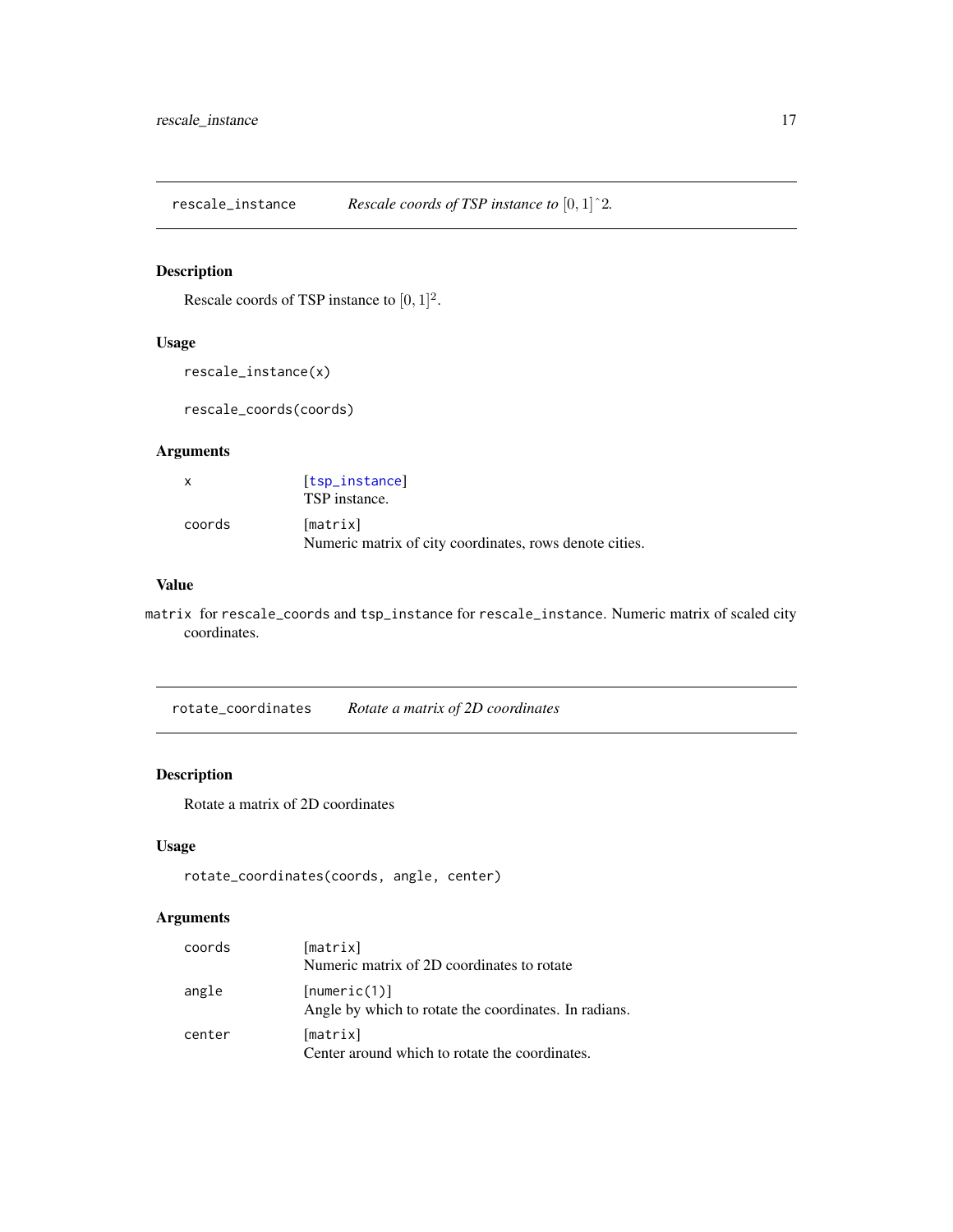<span id="page-17-0"></span>A matrix of rotated coordinates.

rotate\_instance *Rotate the cities of a TSP instance around a point.*

### Description

Rotate the cities of a TSP instance around a point.

# Usage

rotate\_instance(instance, angle, center)

# Arguments

| instance | [tsp_instance]<br>TSP instance.                                                                                    |
|----------|--------------------------------------------------------------------------------------------------------------------|
| angle    | [numeric(1)]<br>Angle by which to rotate the coordinates. In radians.                                              |
| center   | [numeric]<br>Point around which to rotate the cities. If missing, defaults to the center of mass<br>of the cities. |

#### Value

[tsp\\_instance](#page-19-1) New TSP instance.

run\_solver *Runs a solver on a TSP instance.*

# Description

Currently the following solvers are supported: nearest\_insertion: See [solve\\_TSP](#page-0-0). farthest\_insertion : See [solve\\_TSP](#page-0-0). cheapest\_insertion : See [solve\\_TSP](#page-0-0). arbitrary\_insertion: See [solve\\_TSP](#page-0-0). nn: See [solve\\_TSP](#page-0-0). repetitive\_nn: See [solve\\_TSP](#page-0-0). concorde: See [solve\\_TSP](#page-0-0).

# Usage

```
run_solver(x, method, ...)
```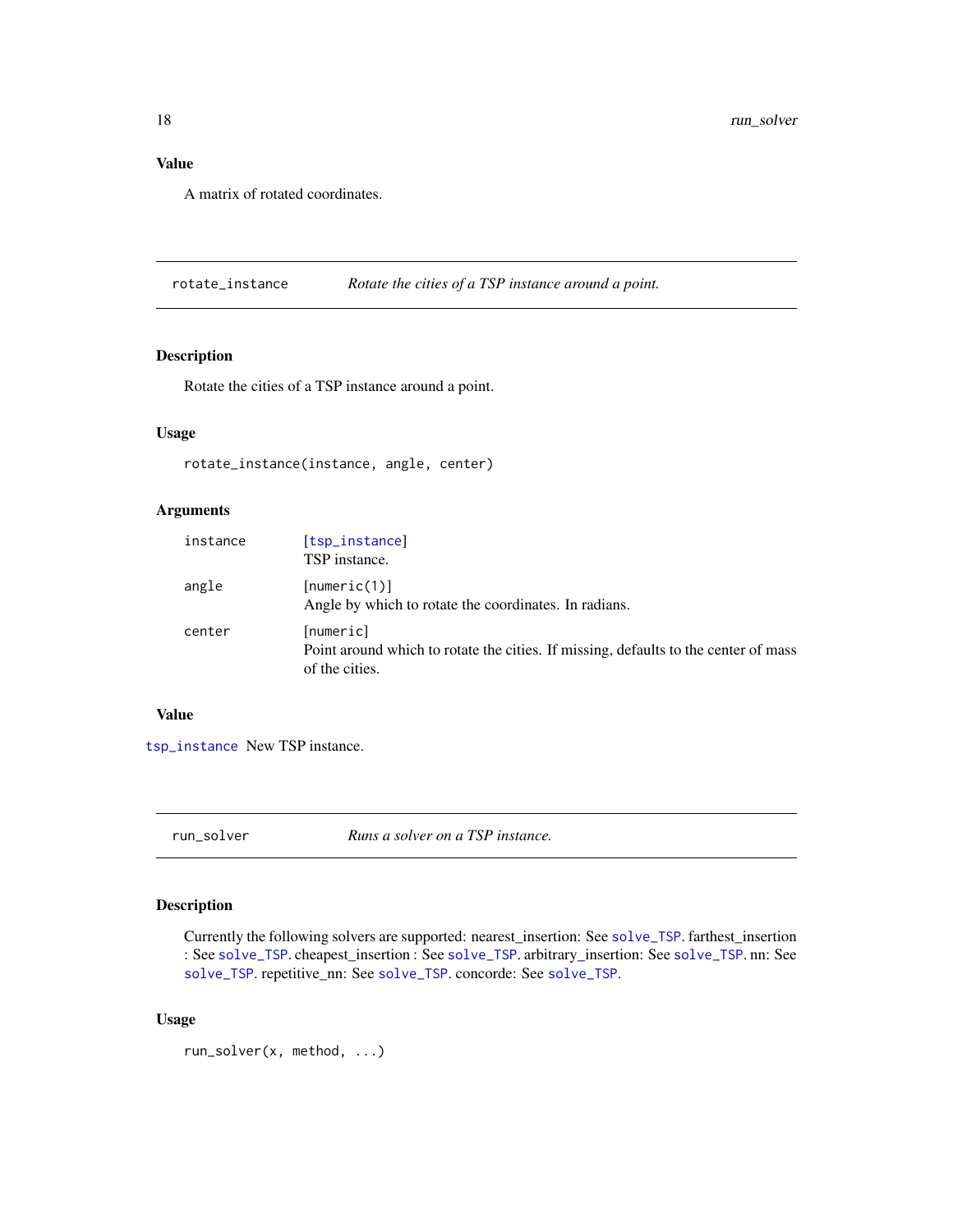#### <span id="page-18-0"></span>Arguments

| $\mathsf{x}$            | [tsp_instance]<br>TSP instance.                                                                                                                                               |
|-------------------------|-------------------------------------------------------------------------------------------------------------------------------------------------------------------------------|
| method                  | [character(1)]<br>Solver to use on TSP instance. To use concorde and/or linkern it is necessary to<br>specify the path to the concorde/linkern executable with concorde path. |
| $\cdot$ $\cdot$ $\cdot$ | [any]<br>Control parameters for solver.                                                                                                                                       |

# Value

[TOUR](#page-0-0) TOUR object from package TSP, containing order of cities, tour length and method name that generated this solution.

#### Examples

```
x = random_instance(10)tours = sapply(c("nn", "cheapest_insertion", "arbitrary_insertion"), function(solver) {
  list(solver = run_solver(x, method = solver))
})
## Not run:
  concorde_path(path = "/absolute/path/to/concorde/executable")
  concorde\_tour = run\_solver(x, method = "concorde")concorde\_tour = run\_solver(x, method = "linkern")## End(Not run)
```
tsp\_generation\_ea *TSP generating EA.*

#### Description

TSP generating EA.

#### Usage

```
tsp_generation_ea(fitness_function, pop_size = 30L, inst_size = 50L,
  generations = 100L, time_limit = 30L, uniform_mutation_rate,
 normal_mutation_rate, normal_mutation_sd, cells_round = 100L, rnd = TRUE,
  ...)
```
#### Arguments

fitness\_function

 $[function(x, \ldots)]$ Fitness function used to judge the fitness of a TSP instance. x is a numeric matrix with 2 columns, containing the coordinates of a TSP instance.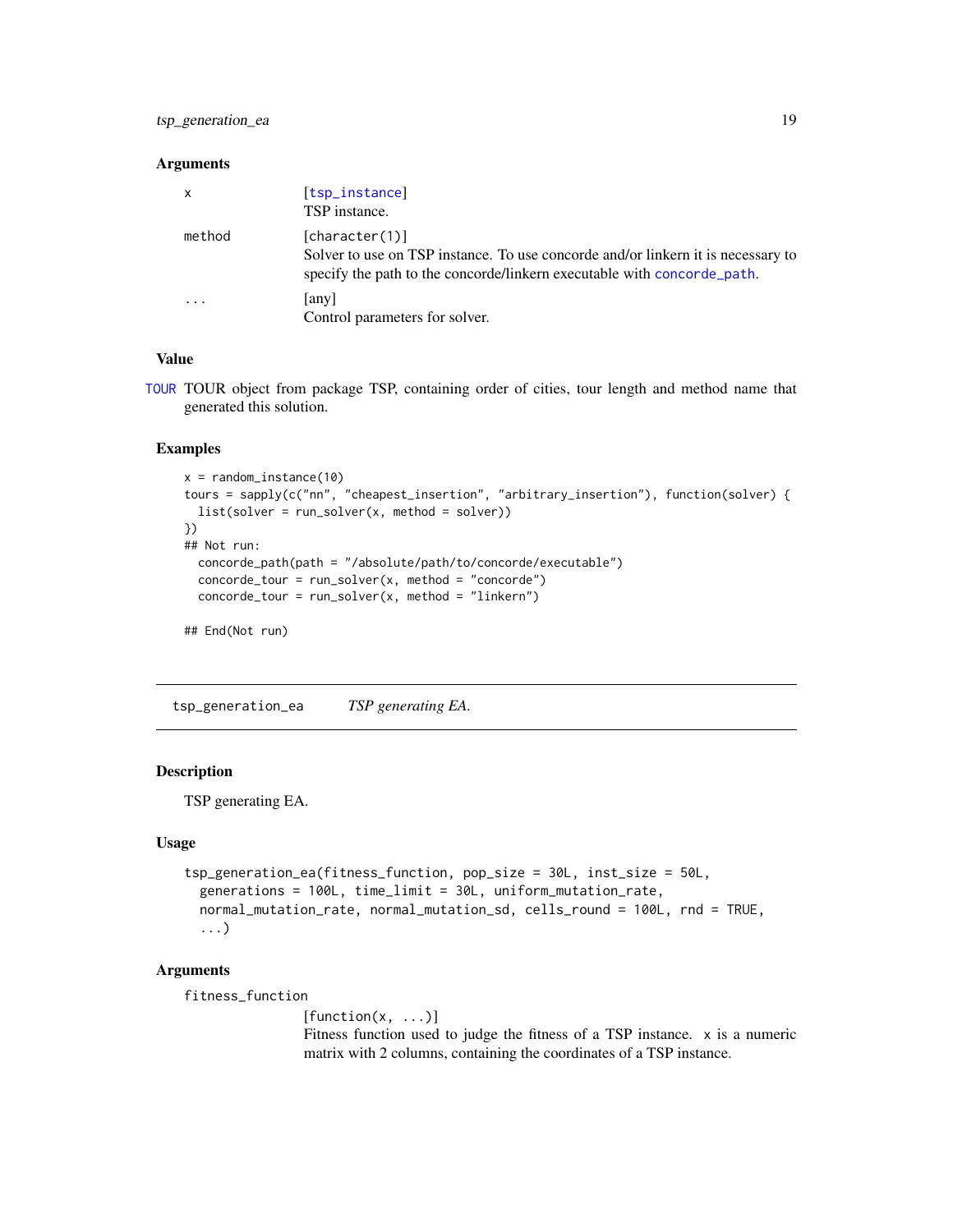<span id="page-19-0"></span>

| pop_size              | [integer(1)]<br>Number of TSP instances maintained in each population. Default is 30. |
|-----------------------|---------------------------------------------------------------------------------------|
| inst_size             | [integer(1)]<br>Number of cities of each TSP instance. Default is 50.                 |
| generations           | [integer(1)]<br>Number of generations. Default is 100L.                               |
| time_limit            | [integer(1)]<br>Time limit in seconds. Default is 30.                                 |
| uniform_mutation_rate |                                                                                       |
|                       | [numeric(1)]                                                                          |
|                       | Mutation probability in uniform mutation (in $[0,1]$ ).                               |
| normal_mutation_rate  |                                                                                       |
|                       | [numeric(1)]                                                                          |
|                       | Mutation probability in normal mutation (in $[0,1]$ )                                 |
| normal_mutation_sd    |                                                                                       |
|                       | [numeric(1)]                                                                          |
|                       | Standard deviation of normal noise in normal mutation                                 |
| cells_round           | [numeric(1)]<br>Grid resolution for rounding Default is 100.                          |
| rnd                   | [logical(1)]<br>Round the coordinates before normal mutation. Default is TRUE.        |
|                       | [any]<br>Not used.                                                                    |

list List containing best individual form the last population, its fitness value, the genrational fitness and the last population. Default is 50.

<span id="page-19-1"></span>tsp\_instance *Generates a TSP instance S3 object either from city coordinates.*

# Description

Generates a TSP instance S3 object either from city coordinates.

# Usage

```
tsp_instance(coords, dists)
```
# Arguments

| coords | [matrix]                                                                           |
|--------|------------------------------------------------------------------------------------|
|        | Numeric matrix of city coordinates, rows denote cities.                            |
| dists  | [dist]                                                                             |
|        | Optional distance matrix containing the inter-city distances. If not provided, the |
|        | (euclidean) distances are computed from the coordinates.                           |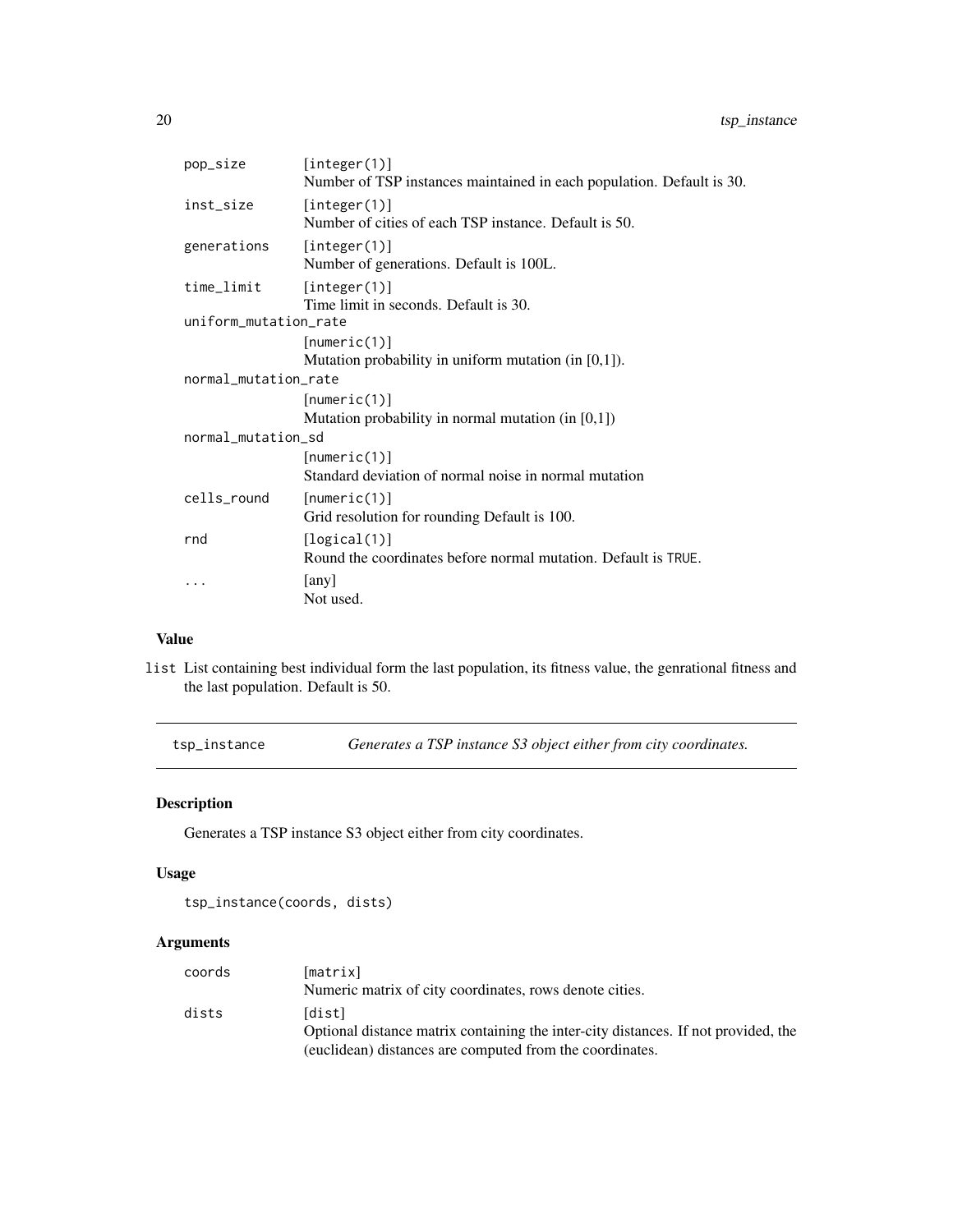<span id="page-20-0"></span>tsp\_instance 21

Value

[tsp\\_instance](#page-19-1) .